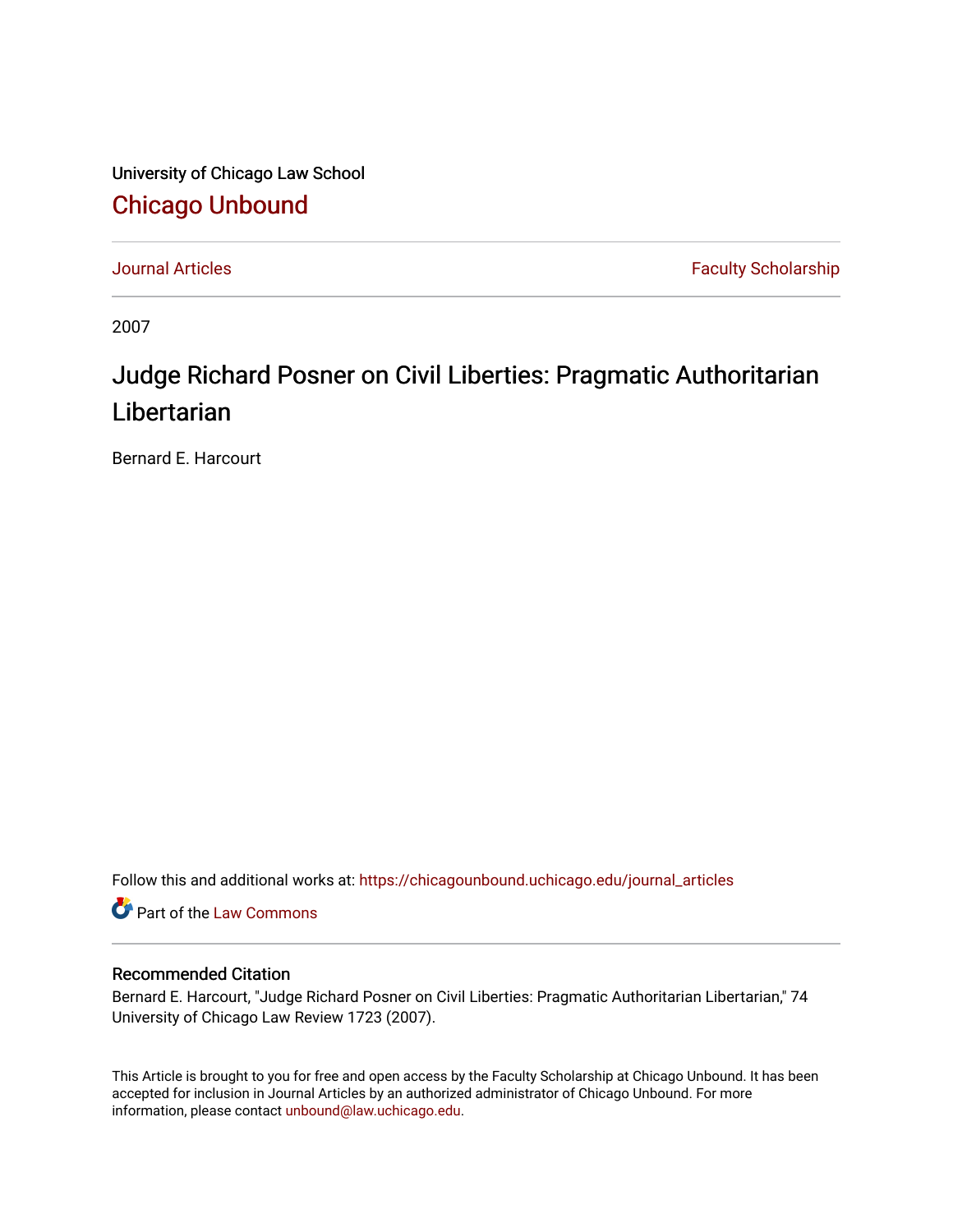# **Judge Richard Posner on Civil Liberties: Pragmatic Authoritarian Libertarian**

*Bernard E. Harcourtt*

#### **INTRODUCTION**

How do you reconcile an opinion like *Edmond v Goldsmith' with* the anti-civil-libertarian positions that Richard Posner advocates in his book *Not a Suicide Pact: The Constitution in a Time of National Emergency*?<sup>2</sup> The book itself is self-consciously directed against a civil libertarian framework. "The sharpest challenge to the approach that **I** am sketching," Posner knowingly anticipates, "will come from civil libertarians," **by** which he means those "adherents to the especially capacious view of civil liberties that is often advanced in litigation and lobbying **by** the American Civil Liberties Union."' In his book, Richard Posner argues in defense of the use of coercive interrogation techniques "up to and including torture";' in support of the National Security Agency **(NSA)** program of warrantless electronic surveillance of American citizens;' in favor of criminally punishing the dissemination (including **by** the media) of classified material concerning national security; and in defense of the constitutionality (though not yet the necessity) of prohibiting extremist speech.' **By** the end of the book, Richard Posner advances a novel judicial doctrine of "national security necessity" that would essentially extend a form of qualified immunity "to national security officials who violate a constitutional right in good faith in compelling situations of necessity" as a better and simpler alternative to presidential pardons.'

In the *Edmond* case, in contrast, Judge Posner enjoined the Indianapolis police department from setting up effective roadblocks to

t Julius Kreeger Professor of Law and Criminology, The University of Chicago; Director, Center for Studies in Criminal Justice.

<sup>1</sup> **183 F3d** *659* (7th Cir **1999),** affd, *City of Indianapolis v Edmond,* **531 US 32** (2000).

<sup>2</sup> Richard **A.** Posner, *Not a Suicide Pact: The Constitution in a Time of National Emergency* (Oxford **2006).**

 $\frac{3}{4}$  **Id at 41.** 

<sup>4</sup> See id at  $152$ .

*<sup>5</sup>* See id at **99-100.**

**<sup>6</sup>** See id at **105-11. 7** See id at **152.**

**<sup>8</sup> Id** at **155.**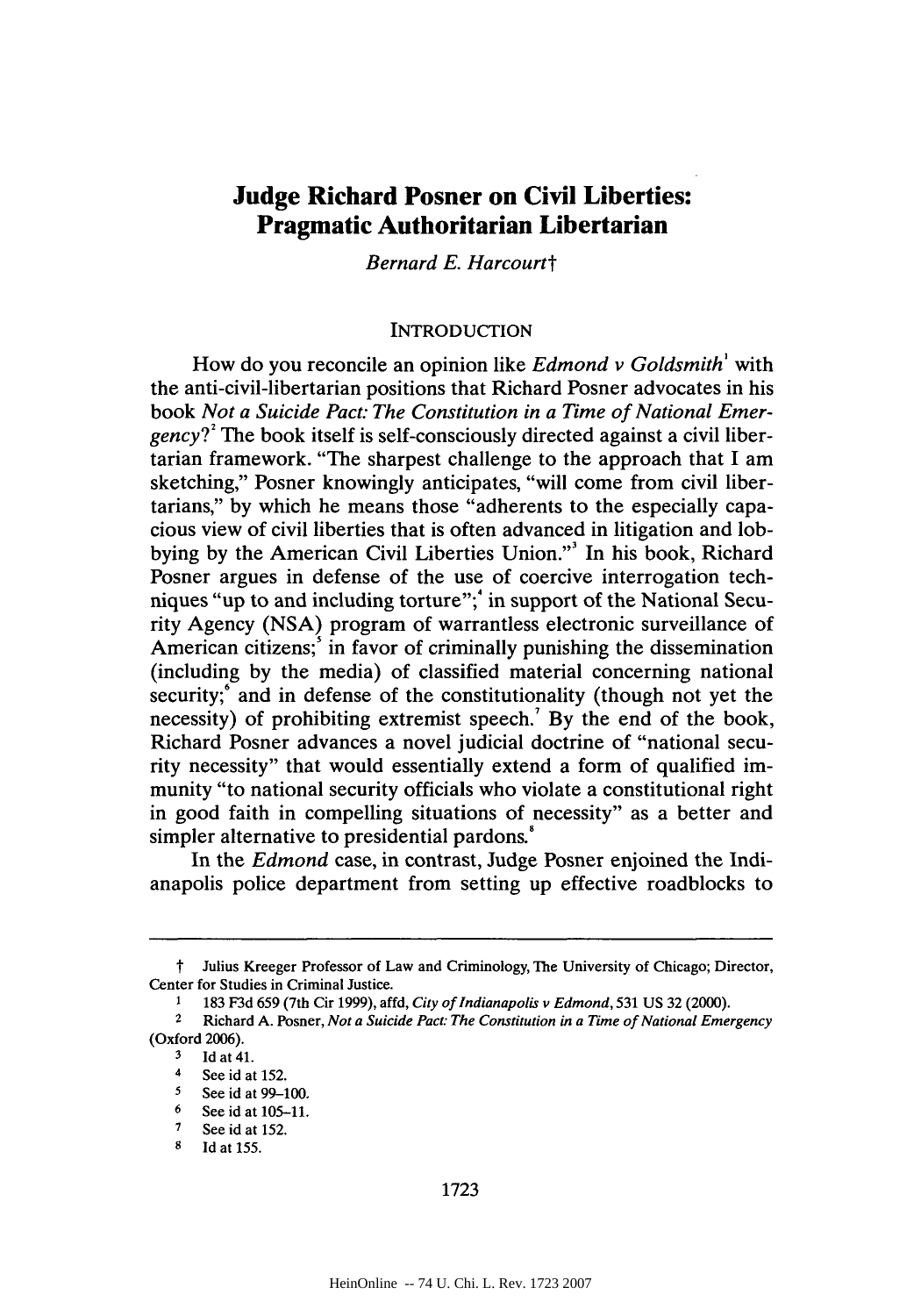catch drug offenders.' The roadblocks, it seemed, had everything going for them: they distributed the costs of enforcement evenly across motorists, interfered as minimally as possible with their movement, invaded only slightly their privacy interests, and, according to everyone on the Seventh Circuit panel, produced very "high" rates of successful searches.<sup>10</sup> They were also randomly administered, which means that police officers could not individually discriminate against African-American drivers-or at least, less easily.<sup>"</sup> Despite this, Posner reversed the lower federal court-which had not enjoined the police practice -and put a stop to the roadblocks, resting the decision on the arguable notion that the police did not have any "individualized suspicion" to stop and question any motorist<sup> $n<sup>2</sup> - a$  legal fiction that really</sup> makes little sense to anyone, especially to an economist or a law-andeconomics trained lawyer who conceives of reasonable suspicion in probabilistic terms. As Judge Frank Easterbrook makes plain in his dissenting opinion, it is extremely easy to write the decision the other way;<sup>13</sup> in fact, the guiding federal precedent in roadblock cases seems to be that the government wins and the civil libertarians lose. Judge Posner nevertheless sided with the civil libertarians in a decision that was affirmed **by** the liberal wing of the Supreme Court.

How then do we reconcile Judge Posner the author of the *Edmond* opinion and other libertarian positions ranging from drug enforcement<sup>"</sup> to antisodomy statutes<sup>"</sup> with Richard Posner the author of *Not a Suicide Pact?*

<sup>14</sup> Richard Posner, in his personal capacity, is substantially opposed to the war on drugs. Posner writes, **"If** the resources used to wage the war were reallocated to other social projects, such as reducing violent crime, there would probably be a net social gain." He adds that "we normally allow people to engage in such [self-destructive] behavior if they want; it is an aspect of liberty." See Richard Posner, *The War on Drugs,* The Becker-Posner Blog (Mar **20,2005),** online at http://www.becker-posner-blog.com/archives/2005/03/the\_war\_on\_drug.html (visited Sept 29, 2007).

15 Richard Posner favored decriminalization of homosexual sodomy before the Supreme Court's decision in *Lawrence v Texas, 539* **US** *558* **(2003),** struck down Texas's homosexual sodomy statute. See Richard **A.** Posner, *Sex and Reason* 294-99 (Harvard **1992).** Posner develops in his work, *Sex and Reason,* an economic theory of sexuality that, as a descriptive matter, embraces a rational choice perspective on sexual behavior and, from a normative perspective, adopts a libertarian position on sexual regulation-"not to be confused," Posner emphasizes, "with either libertine or modem liberal." **Id** at **3.** See generally Bernard **E.** Harcourt, *Foreword: "You Are Entering a Gay- and Lesbian-Free Zone": On the Radical Dissents of Justice Scalia and Other (Post-) Queers. [Raising Questions About* Lawrence, *Sex Wars, and the Criminal Law],* 94 **J** Crim L **&** Criminol **503,513-15** (2004).

**<sup>9</sup>** *Edmond,* **183 F3d** at **666.**

**<sup>10</sup>** See id at **662.**

**<sup>11</sup>** Id at **663.**

See id.

**<sup>13</sup>**See id at **666-71** (Easterbrook dissenting).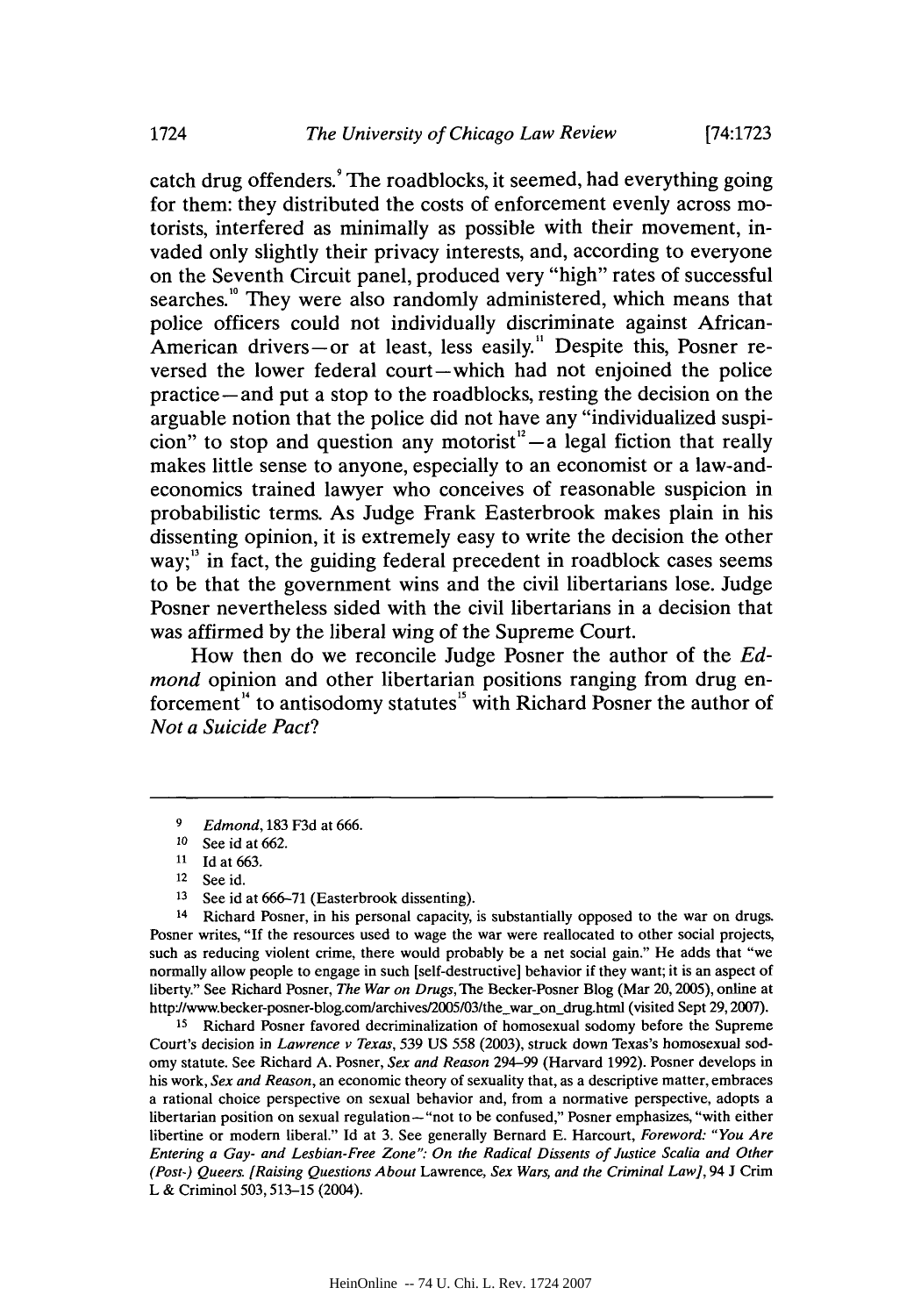In his book, Richard Posner offers a simple answer: the discontinuity merely reflects the need to recalibrate the weights associated with the conventional balance between personal liberty and public security in the case of national emergencies. **All** constitutional analyses of law enforcement programs, Posner explains, rest on a balancing between the competing constitutional values of liberty and security. In times of emergency, those values need to be recalibrated so that public safety is afforded slightly greater weight. Richard Posner writes:

**I** have argued that the proper way to think about constitutional rights in a time such as this is in terms of the metaphor of a balance. One pan contains individual rights, the other community safety, with the balance needing and receiving readjustment from time to time as the weights of the respective interests change. The safer we feel, the more weight we place on the interest in personal liberty; the more endangered we feel, the more weight we place on the interest in safety, while recognizing the interdependence of the two interests.<sup>16</sup>

**A** national emergency, such as a war, creates a disequilibrium in the existing system of constitutional rights. Concerns for public safety now weigh more heavily than before. The courts respond **by** altering the balance, curtailing civil liberties **in** recognition that the relative weights of the competing interests have changed in favor of safety. This is the pragmatic response, and pragmatism is a dominant feature not only of American culture at large but also of the American judicial culture."

This explanation has the virtue of simplicity. What **I** would like to suggest, though, is that a close reading of the *Edmond* opinion reflects a slightly more complicated and technical framework than mere balancing-one that ultimately revolves around a choice concerning the proper level of analysis to review law enforcement programs. The framework derives from a libertarian origin and, under normal conditions, tilts ever so slightly in favor of civil liberties-it ensures, for ordinary criminal cases, a regular structure of constitutional analysis, including, for instance, the need for "individualized suspicion" to meet the standard of reasonable suspicion. At the same time, though, it is deeply pragmatic and carves out a massive exception for national security emergencies that operates predominantly **by** means of a specific procedural device, namely a program-level cost-benefit analysis. This device inevitably favors the government.

**<sup>16</sup>**Posner, *Not a Suicide Pact at* 148 (cited in note 2).

**<sup>17</sup>Id** at 147.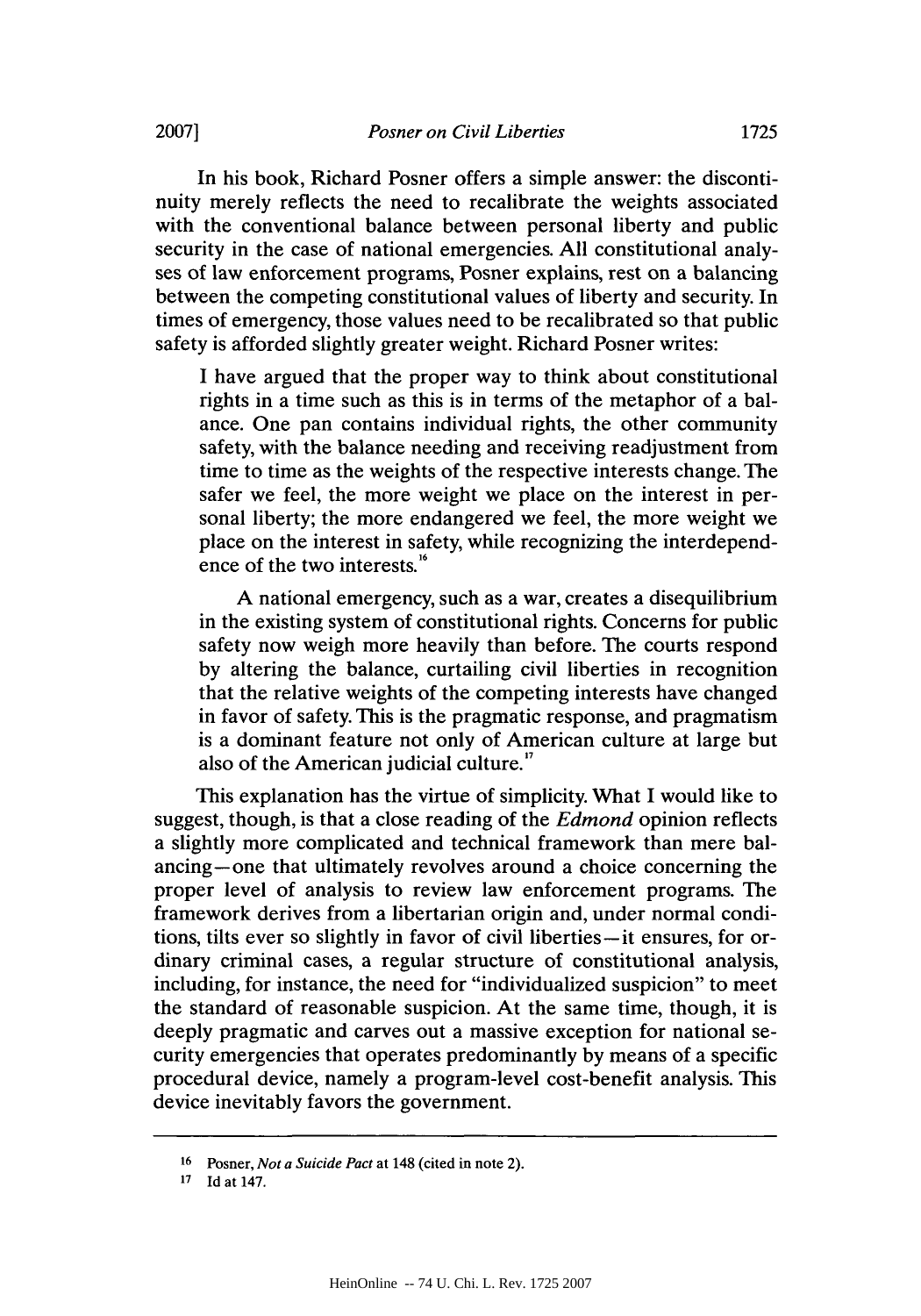The complete framework operates as follows: in ordinary criminal cases involving traditional police functions, the reasonableness of a search is determined **by** the existence or nonexistence of "individualized suspicion of wrongdoing." The default position protects individual liberty, and this can only be overcome **by** the presence of individualized suspicion. This represents a libertarian framework insofar as it does *not* allow for cost-benefit analysis or pragmatic considerations: regardless of the balance of interests, the police practice is *only per*mitted where there is individualized suspicion. In contrast, in the case of a national emergency, the reasonableness of a search turns on an evaluation-at the program level-of the costs and benefits of the program. This represents a social welfare calculus that tends to favor the government.

**I** interpret this framework, ultimately, as pragmatist libertarian authoritarian style because it reveals a personal taste and inclination on Richard Posner's part that favors law enforcement authority over civil liberties whenever the stakes are high. These terms—libertarian, pragmatist, and authoritarian - may seem hard to reconcile at first blush. But **I** hope to make their relation, or interdependence, more coherent over the course of this Essay.

Posner is brutally honest in his book and concedes that the weighing of liberty and security is a metaphorical process that is entirely subjective. "[T]he 'weighing,"' Posner writes, "is usually metaphorical. The consequences judges consider are imponderables, and the weights assigned to them are therefore inescapably subjective."<sup>8</sup> How and when to add weights in the case of a national emergency, it turns out, reveals more about the judge and his or her personality than it does about national security needs. "Each judge brings to the balancing process preconceptions that may incline him to give more weight to inroads on personal liberty than to threat to public safety, while another judge, bringing different preconceptions to the case, would reverse the weights," Posner concedes. "The weights are influenced **by** personal factors, such as temperament (whether authoritarian or permissive), moral and religious values, life experiences that may have shaped those values and been shaped **by** temperament, and sensitivities and revulsions of which the judge may be quite unaware."<sup>"</sup>

What I would like to propose in this Essay, then, is to read closely Judge Posner's opinion in *Edmond* against the backdrop of his book *Not a Suicide Pact*, in order to interpret-a bit as one would a Rorschach inkblot test-the temperament, values, and sensitivities of a

**<sup>18</sup> Id at** 24-25.

**<sup>19</sup> Id.**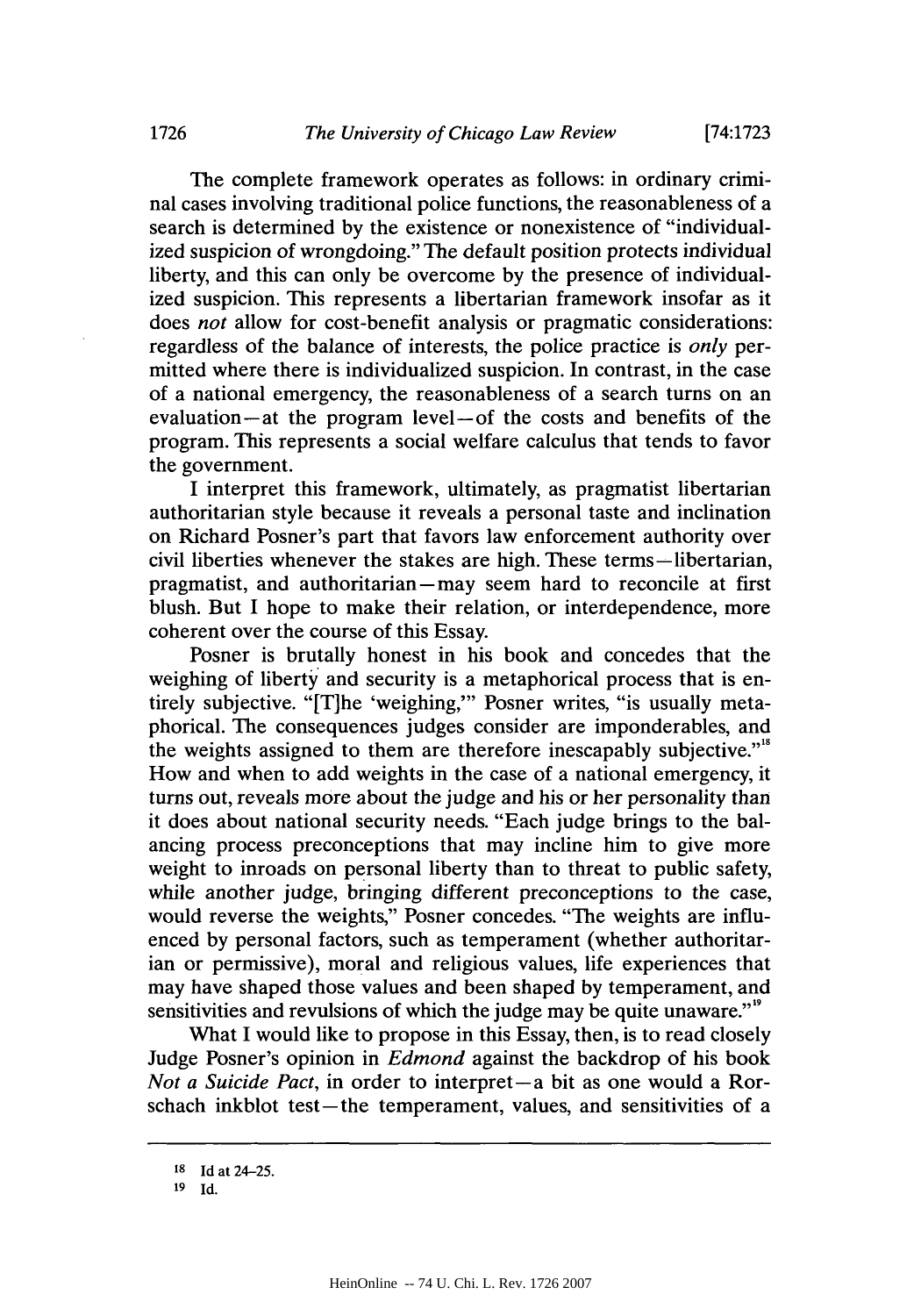remarkable jurist and wonderful colleague, Judge Richard Posner, on the twenty-fifth anniversary of his accession to the federal bench.

# I. **INDIVIDUALIZED SUSPICION VERSUS PROGRAM-LEVEL REVIEW**

*In Edmond,* Judge Posner, sitting as chief judge, was called upon to decide the constitutionality of police roadblocks intended to detect drug contraband. On six occasions between August and November **1998,** the Indianapolis police department had set up roadblocks on the city streets to catch drug offenders. The locations of these roadblocks were determined weeks in advance based on information regarding area crime statistics and traffic flow. The roadblocks were conducted during the daytime and were identified with signs that read: **"NARCOTICS CHECKPOINT** \_ MILE **AHEAD, NARCOTICS** K-9 **IN USE,** BE PREPARED TO **STOP""'** At each site, approximately thirty police officers were present, and they would stop in total a predetermined number of vehicles. **A** group of vehicles would be diverted to the search area, and the other traffic would then be allowed to go through until the police had finished processing the group of stopped vehicles.<sup>21</sup> With regard to each stop, a police officer would approach the driver and request his or her driver's license and car registration. The stopped cars and their passengers would then be subject to a plain view search of the interior through the car windows, and a dog-sniffing search of the exterior of the automobiles. According to the police, the entire process was designed not to exceed five minutes.<sup>2</sup>

Over the course of the six roadblocks, **1,161** vehicles were stopped. The stops produced fifty-five drug-related arrests and fortynine non-drug related arrests (for offenses such as driving with an expired driver's license), resulting in a 4.74 percent drug-arrest hit rate and an overall hit rate of **8.96** percent.

The roadblocks were perceived as successful in detecting illicit drug and other criminal violations. Judge Posner repeatedly refers to the resulting hit rate as "high" and adds that it is "vastly higher than, for example, the probability of a hit as a result of the screening of embarking passengers and their luggage at airports."<sup>4</sup> Judge Posner writes—though there is no factual basis in the record for this—that "the deterrence of drug offenses produced *by these hits* advances the strong national, state, and local policy of discouraging the illegal use of

<sup>20</sup>*Edmond,* **531 US** *at 35-36.*

<sup>21</sup>**Id** *at 35.*

<sup>22</sup> **Id.**

**<sup>23</sup>***Edmond,* **183 F3d** *at* **661.**

<sup>24</sup>**Id** *at* **662.**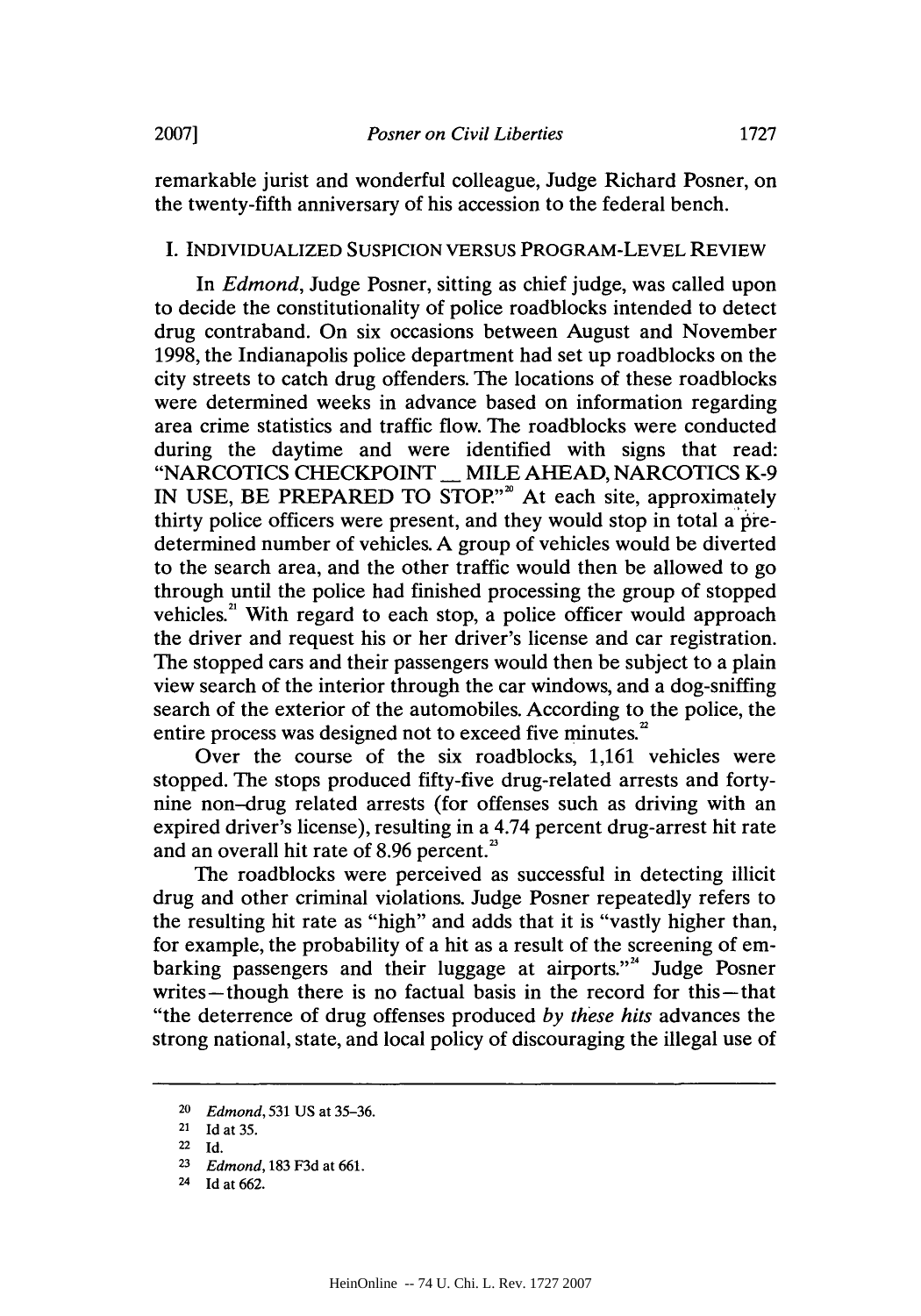controlled substances."<sup>2</sup> Judge Easterbrook similarly refers to the program in glowing terms: "The program is spectacularly successful as roadblocks go; 9.4% of those stopped are arrested, with the reason equally divided between driving and drug crimes."<sup>26</sup> Citing the *Martinez-Fuerte* Border Patrol case and the *Sitz* sobriety checkpoint case cases which involved hit rates of 0.12 and **1.6** percent respectively-Easterbrook notes that "[r]oadblocks with much lower rates of success have been held consistent with the fourth amendment."

Though admittedly important to a cost-benefit analysis, Judge Posner's opinion does not turn on the rate of successful searches, but rather on the level of the reasonableness assessment-on whether the reasonableness of any search is to be decided at the level of the entire roadblock program or at the level of an individual stop. Judge Posner makes this clear in the very first paragraphs of the opinion: if the court were to adopt a program-level analysis, Posner suggests, then the court would perform a cost-benefit analysis and the outcome would most certainly favor law enforcement. Most program-level evaluations of costs and benefits do. But if the court were to adopt an individuallevel assessment focused on "individualized suspicion," the outcome would likely differ. Posner writes:

Whether the seizures effected **by** Indianapolis's drug roadblocks are reasonable may depend on whether reasonableness is to be assessed at the level of the entire program or of the individual stop. **If** the former, these roadblocks probably are legal, given the high "hit" rate and the only modestly intrusive character of the stops. $2^{\circ}$ 

In this sense, the distinction between program-level and individual-level analyses is outcome determinative. The program-level assessment triggers a cost-benefit analysis which, in practically all cases, favors law enforcement. The major cost in the case of the Indianapolis roadblocks is the waste of time and invasion of privacy suffered **by** each person stopped and questioned; other costs include the opportunity cost of using those police officers on more pressing police business-such as solving or preventing serious crimes like murder or robbery-the equipment costs associated with setting up a barricade, and the costs of publicizing and justifying the intervention (maybe the

 $25$  Id (emphasis added).

**<sup>26</sup> Id** at **666** (Easterbrook dissenting). **I** am not sure how Judge Easterbrook got to the 9.4 percent figure. Both Judge Posner and Justice O'Connor report similar search success rates of 104 motorists of a total pool of **1,161,** or **8.96** percent. See *Edmond,* **531 US** at **35;** *Edmond, 183* **F3d** at **661** (majority).

**<sup>27</sup>** *Edmond,* **183 F3d** at **666** (Easterbrook dissenting), citing *United States v Martinez-Fuerte,* 428 **US** 543 **(1976)** and *Michigan Department of State Police v Sitz,* 496 **US** 444 **(1990).**

*<sup>28</sup>Edmond,* **183 F3d** at **661** (majority).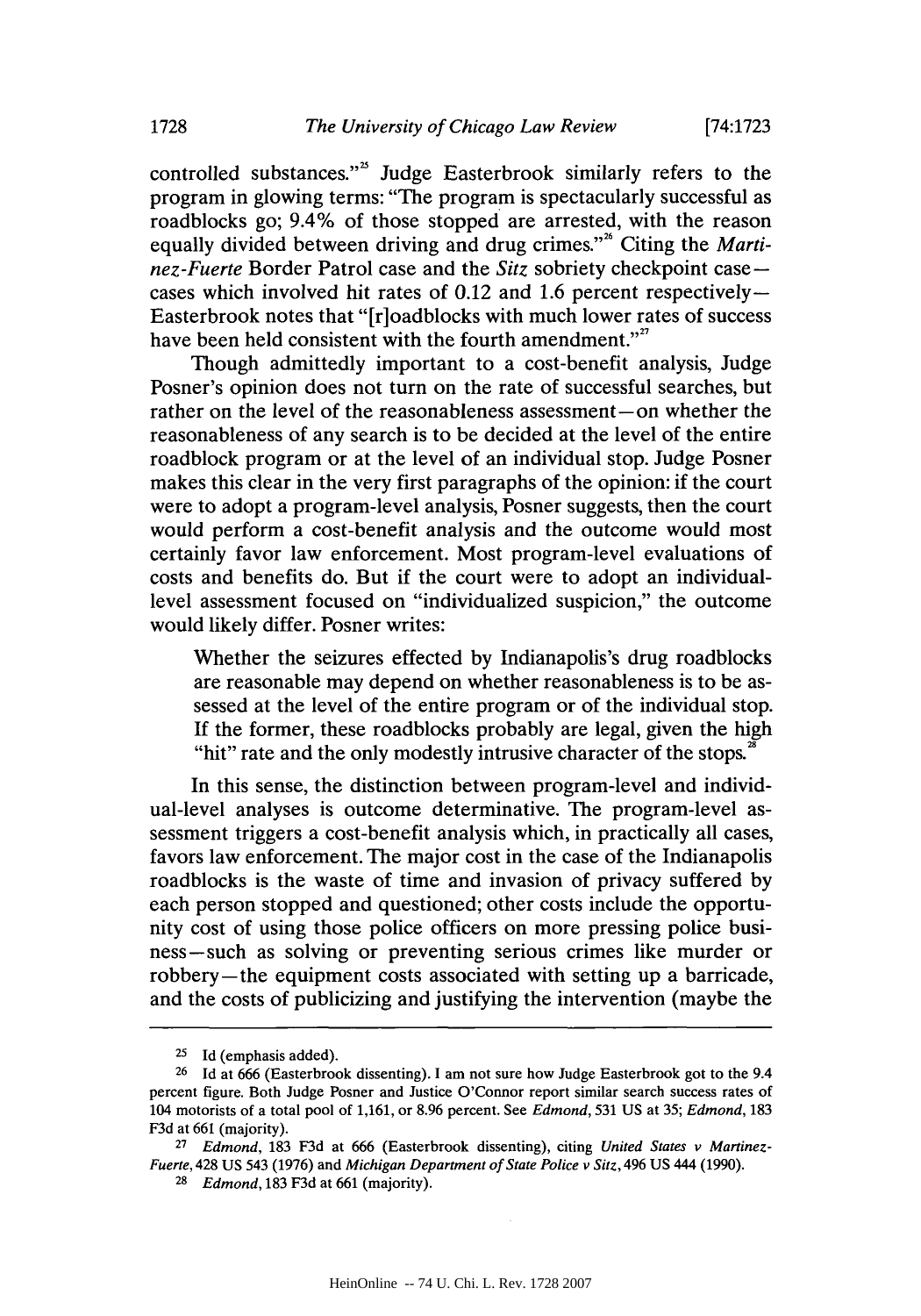police department had to issue a press release and conduct a press hearing, and so forth). The benefits of the program include the detection of drug contraband, the detection of derelict drivers who either have no registration or no license, and the deterrent effect on illicit drug consumption associated with the publicity surrounding the program-what Judge Posner refers to, earlier, as "the deterrence of drug offenses produced **by** these hits."" **A** program-level cost-benefit analysis would compare the aggregated costs and benefits. As Judge Posner suggests, at the program level the equation would likely favor the roadblocks because of their supposedly large deterrent effects.<sup>30</sup>

But an individual-level assessment would likely go the other way, especially in cases involving randomized searches where there is no witness identification or police intelligence. The individual-level assessment requires a showing of some "individualized suspicion of wrongdoing," and that will only exist in certain cases, such as those where there are identifications or observations **by** the police. The requirement of individualized suspicion does not trigger a cost-benefit analysis and therefore does not allow for pragmatic considerations involving the needs of law enforcement.

Judge Posner acknowledges that the program-level analysis is a pro-government standard. Posner writes:

Because it is infeasible to quantify the benefits and costs of most law enforcement programs, the program approach might well permit deep inroads into privacy. In high-crime areas of America's cities it might justify methods of policing that are associated with totalitarian nations. One can imagine an argument that it would be reasonable in a drug-infested neighborhood to administer drug tests randomly to drivers and pedestrians."

Knowing this, Judge Posner nevertheless declares that, in conventional criminal law enforcement settings, an individual-level assessment is ordinarily appropriate: "[C]ourts do not usually assess reasonableness at the program level when they are dealing with searches related to general criminal law enforcement"-or at least, "ordinarily" so." Judge Posner, reviewing prior cases, finds several exceptions to the ordinary situation. Those exceptions include, first, the case where police officers have information that a dangerous criminal is escaping along a certain route. Here, there is heightened risk that allows for

**<sup>29</sup> Id** at **662.**

**<sup>30</sup>** *Id.*

**<sup>31</sup>***Id.*

**<sup>32</sup> Id.**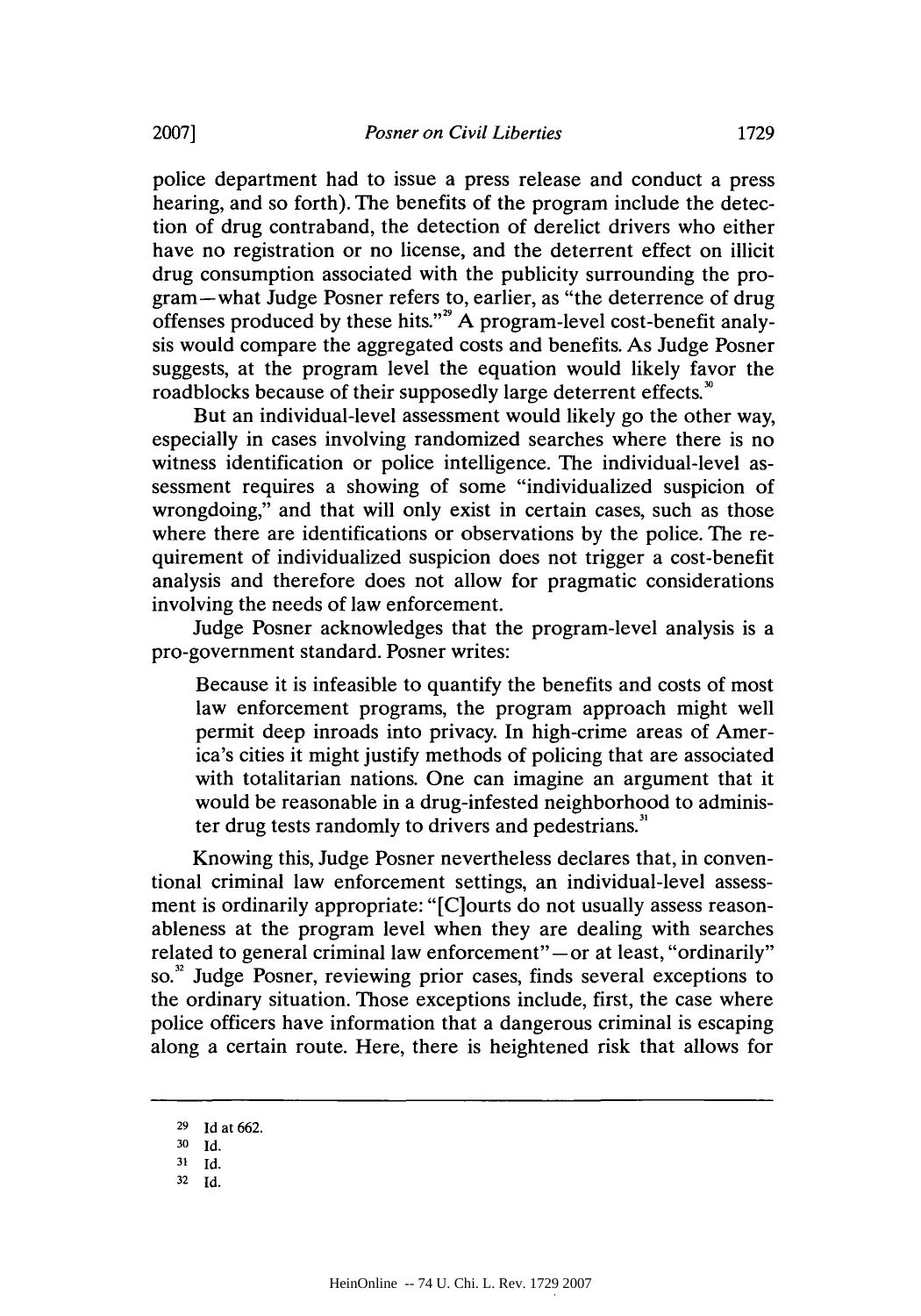preemption in favor of program-level review." Second (and this is perhaps the most important in relation to Posner's *Not a Suicide Pact)* there is an exception when law enforcement faces a terrorist threat. Posner offers the following example:

**[I]f** the Indianapolis police had a credible tip that a car loaded with dynamite and driven **by** an unidentified terrorist was en route to downtown Indianapolis, they would not be violating the Constitution if they blocked all the roads to the downtown area even though this would amount to stopping thousands of drivers without suspecting any one of them of criminal activity. $\lambda$ <sup>3</sup>

In this case of national emergency, the court should switch to the program-level review. Judge Posner identifies a third exception for regulatory measures such as sobriety checkpoints or other randomized search programs involving drug testing for law enforcement officers or railroad engineers; and a fourth exception for immigration checkpoints searching for illegal immigrants or contraband crossing the borders.<sup>35</sup>

In all these exceptional cases, Judge Posner declares, courts reviewing police practices should and do properly adopt a program-level cost-benefit analysis-which, not surprisingly, results in their being found constitutional. Thus, **by** sorting police practices along the lines of traditional criminal law enforcement versus emergency and regulatory enforcement, Judge Posner is in effect using the choice of the *level of review* to allow some roadblocks, but not others. The alternative, Posner suggests with a slip of the pen, is to either ban all or allow all roadblocks: "The alternative would be to rule that either all roadblocks are illegal or none are, which would be akin to punishing all killings identically because the 'objective' fact is that someone has died."" **I** say "slip of the pen" because those are not really the two alternatives, naturally. The real alternatives are either an individual- or a programlevel review. It is only if that choice is *entirely* outcome determinative that the existing alternatives become an all-or-nothing proposition.

In contrast to Judge Posner, Judge Frank Easterbrook, writing in dissent, adopts precisely the kind of program-level analysis that inescapably favors law enforcement. What is required, Judge Easterbrook writes, is an analysis of the costs and benefits *of the program.* There is no distinction between traditional criminal law enforcement and regulatory programs, and no special exception carved for terrorism or

**<sup>33</sup> Id** at **662-63,** citing *United States v Harper,* **617 F2d** *35,* **40-41 (4th Cir 1980).**

<sup>3</sup> *Edmond,* **183 F3d at 663.**

**<sup>35</sup> Id.**

**<sup>36</sup>Id** at **665.**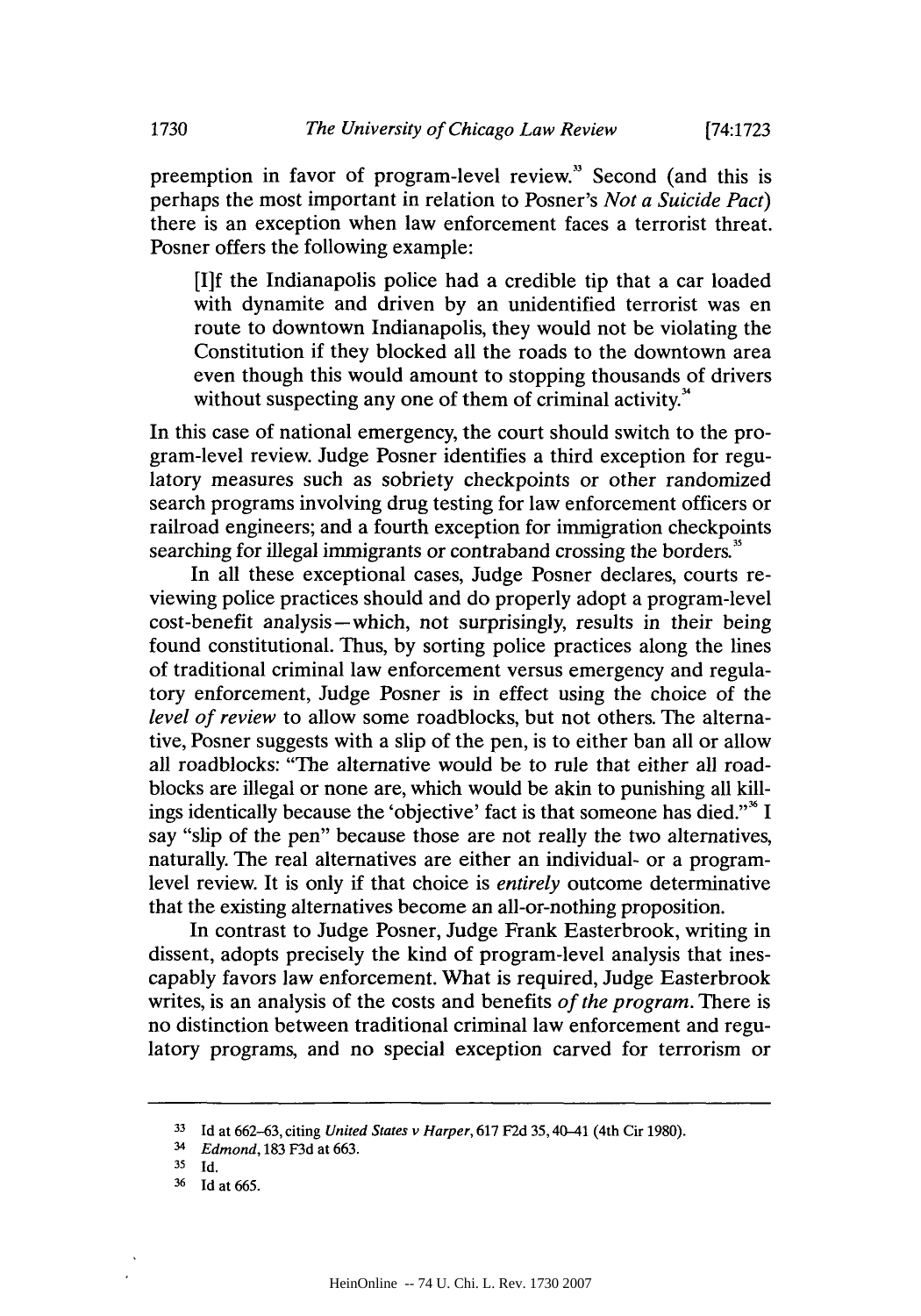other extraordinary circumstances: the program-level analysis applies, and it applies across the board to all roadblock cases."

#### **II.** PERSONALITY, **VALUES, AND** SENSIBILITIES

The first point to make, then, is that Judge Posner displays a slight libertarian tendency. In ordinary criminal cases, where the purpose of the police intervention is the traditional enforcement of the criminal law, police practices are to be evaluated using an individual-level assessment and require a finding of individualized suspicion. In contrast to a program-level review, the individual-level assessment rests on a libertarian framework, in the sense that the default position favors individual liberty. That default can only be overcome under very strict and precise conditions involving the existence of "individualized suspicion." No cost-benefit weighing, nor any pragmatic considerations, can overcome the liberty presumption. This in itself is libertarian-leaning.

#### **A.** Libertarian

But even more importantly, Posner embraces in *Edmond* the libertarian-style fiction that "individualized suspicion" operates in a binary, on/off manner, rather than along a continuum of degrees. The truth is that suspicion is a probabilistic notion-measured along a probability scale. We know, for instance, that the average level of suspicion for individuals traveling on the roads that were blocked **by** the Indianapolis police was  $4.74$  percent for drug contraband.<sup>8</sup> We know this after the fact, but we know it nonetheless. It would be entirely fair to say that for each and every one of those automobile travelers, we had "individualized suspicion" of 4.74 percent. Richard Posner writes that "here the roadblock is meant to intercept a completely random sample of drivers; there is neither probable cause nor articulable suspicion to stop *any* given driver."" But that, of course, is a formalistic legal statement that is substantially inaccurate: for each driver, there was a 4.74 percent chance that they were carrying drugs. That is a very specific and articulable level of suspicion.

This notion of an "articulable level of suspicion" is no different than in the classic case of witness identification. So, for instance, if a victim testifies that the perpetrator was a University of Chicago graduate student who spoke French, and there are, say, *450* graduate students at The University of Chicago who are French speakers out of

**<sup>37</sup>**Id **at 668 (Easterbrook dissenting).**

**<sup>38</sup>Id at 661 (majority) (reporting 55 drug-related arrests out of 1,161 vehicles stopped, or 0.0474).**

**<sup>39</sup>Id at 663.**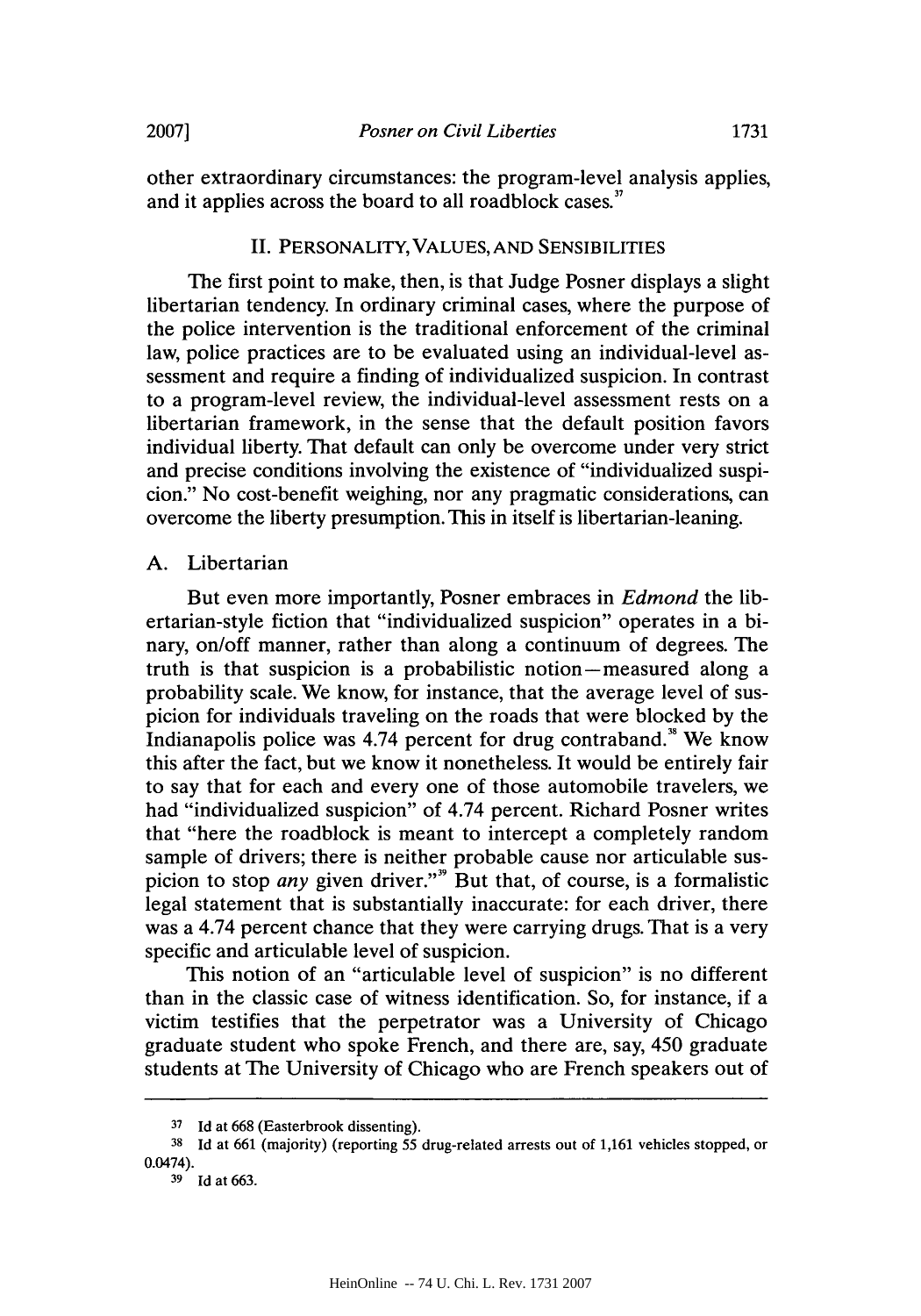a student body of **9,000,** then we can easily conclude that our "individualized suspicion" to question fluent French-speaking grad students reaches *5* percent. We can quantify and establish before questioning our exact level of "individualized suspicion" and determine whether it meets some minimum threshold to justify detaining and questioning any graduate students.

The only difference between these two cases is a temporal one: we do not know the level of individualized suspicion in the roadblock case until *after* we have begun to conduct some stops and visual and canine searches at the roadblocks. (And even here, since this involves a random sample of motorists, we can be pretty confident that we will have similar levels of suspicion at similarly selected sites in the near future. We could also obtain this information through research or surveys.) In the second case, we know from the witness identification the level of suspicion and can use that to justify our stops and questioning. In both cases, we can easily determine the level of suspicion. In each case, we can find the actual level of "individualized suspicion."

In other words, there *was* "individualized suspicion" in the *Edmond* case and Judge Posner could have found that the individuallevel standard was satisfied. What he meant to say, of course, is that there was not *enough* individualized suspicion, but here too he could easily have found that there was. The courts have never established a percentage requirement for individualized suspicion or probable cause, and as Judge Easterbrook notes in dissent, individualized suspicion has been found at far less than 4.74 percent. Judge Posner's refusal to find it here reflects a libertarian bias.

As Judge Posner himself must recognize, conclusions about the sufficiency of the evidence of individualized suspicion, just like conclusions about the costs and benefits of law enforcement initiatives, are purely metaphorical. Posner concedes that "it is infeasible to quantify the benefits and costs of most law enforcement programs."<sup>40</sup> Judges in these types of cases have no real clue how search success rates compare, what level of success should be expected, or what the benefits of these law enforcement programs are. They have no good evidence to assess hit rates, nor do they know what the hit rates really mean in terms of the quality of the searches-or, more importantly, whether the searches have any deterrent impact.

So, for instance, it is worth noting that the 4.74 percent drug hit rate-or, for that matter, the **8.96** percent overall hit rate including minor traffic violations<sup>4</sup> - is not really "spectacular," as Judge Easter-

<sup>4</sup>o **Id at 662.**

**<sup>41</sup> Id at 661.**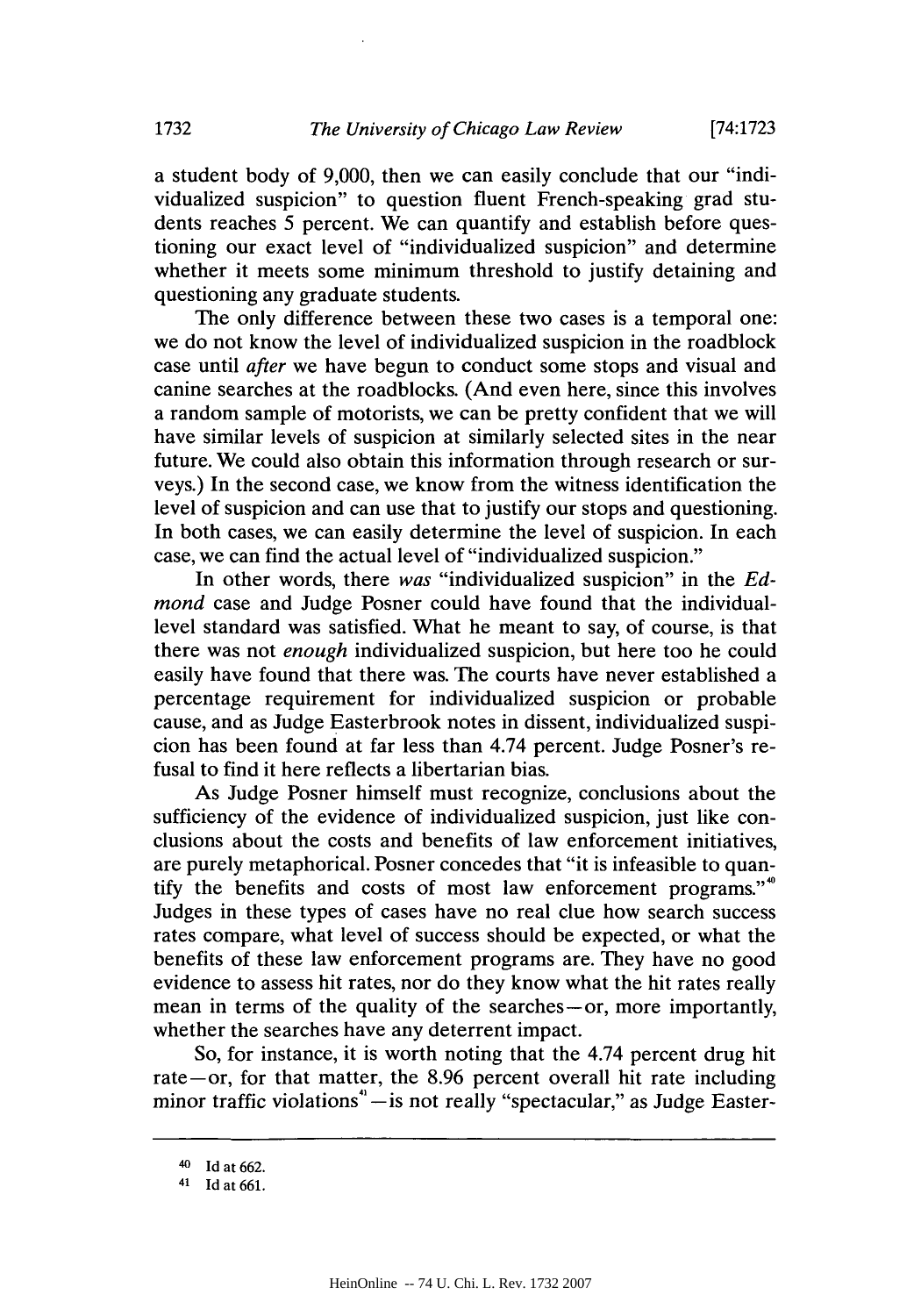brook suggests.<sup>42</sup> Hit rates from other law enforcement interventions have been far greater. For example, the Maryland state patrol between January **1995** and January **1999** achieved drug hit rates along Maryland's **1-95** corridor of **32** percent with regard to white drivers and 34 percent with regard to African-American drivers.<sup>4</sup> In Missouri for the year 2001, police traffic stops achieved drug hit rates-that is drugs only, not including faulty drivers' licenses-of **19.7, 12.3,** and **9.8** percent respectively for whites, African Americans, and Hispanics." **A 1982** Department of Justice study of airport searches using a drugcourier profile reported forty-nine successful searches based on ninety-six total searches, for a hit rate of 51.04 percent.<sup>45</sup> A government report analyzing New York City stop-and-frisks, prepared in **1999,** revealed average hit rates (stop-to-arrest) of approximately **13.7** percent in situations found to present reasonable suspicion." In the abstract, devoid of any comparative evidence about search success rates in other contexts, the 4.74 percent drug hit rate may well seem "high" or even "spectacularly successful"; however, that may be an artifact of judicial decisionmaking with no data, a perennial problem in constitutional criminal procedure."

The judges in the *Edmond* case also have no idea what the quality of the successful searches was at those roadblocks. The Maryland data from the 1990s are revealing in this regard. Though the hit rates there seem high-seven times higher than in the *Edmond case-it* turns out that 84 percent of the successful searches revealed only trace or personal-use amounts of drugs. Even worse, **68** percent of the successful searches were for trace or personal-use quantities of marijuana only." That's hardly impressive, and for all we know, the same type of "success" is being achieved at the *Edmond* roadblocks. Moreover, there is no good evidence that detecting trace or personal-use quantities of drugs on drivers—especially marijuana—is going to have any effect on drug markets and drug dealing. Posner's finding mentioned above-that "the deterrence of drug offenses produced *by these hits*

<sup>42</sup>**Id** at **666** (Easterbrook dissenting).

<sup>43</sup>Bernard **E.** Harcourt, *Rethinking Racial Profiling: A Critique of the Economics, Civil Liberties, and Constitutional Literature, and of Criminal Profiling More Generally,* **71 U** Chi L Rev **1275, 1292** (2004).

<sup>44</sup> Id at **1293.**

<sup>45</sup> Bernard **E.** Harcourt, *Against Prediction: Profiling, Policing and Punishing in an ActuarialAge* **15-16** (Chicago **2007).**

<sup>46</sup> Tracey L. Meares and Bernard **E.** Harcourt, *Foreword: Transparent Adjudication and Social Science Research in Constitutional Criminal Procedure,* **90 J** Crim L **&** Criminol **733,789** (2000).

<sup>&</sup>lt;sup>47</sup> For an argument proposing increased use of social science evidence in constitutional criminal procedure, see generally id.

<sup>48</sup> Harcourt, **71 U** Chi L Rev at **1320** (cited in note 43).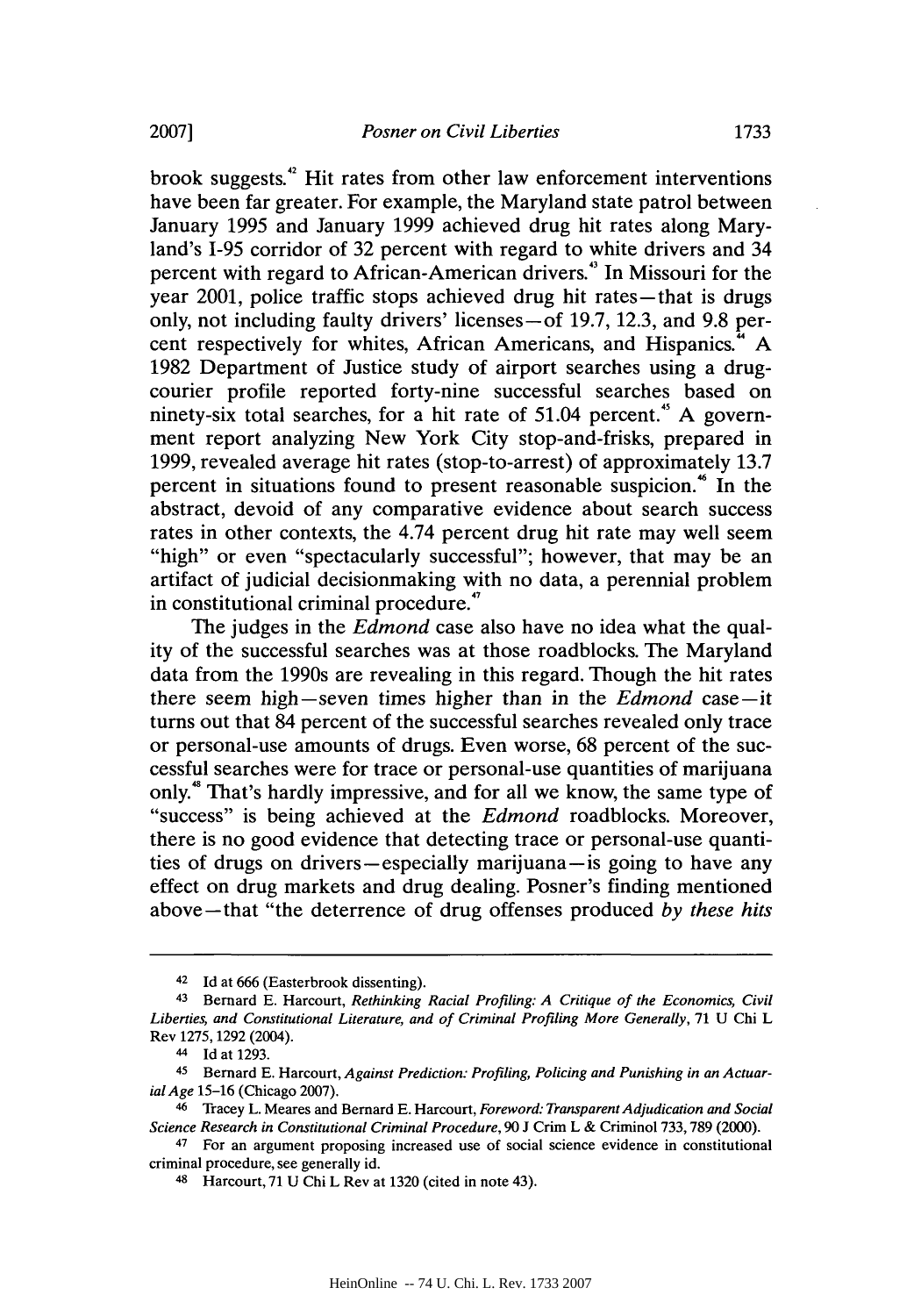advances the strong national, state, and local policy of discouraging the illegal use of controlled substances"<sup>4</sup>-is entirely speculative, perhaps even fantastic. There is really no good reason to believe that catching trace amounts of marijuana in automobile ashtrays in Indianapolis is going to discourage drug use at the national level.

For all these reasons, Judge Posner's conclusion in *Edmond re*veals a subjective libertarian orientation. This is clear **by** contrast to Judge Easterbrook. In his dissent, Easterbrook deploys the type of program-level analysis that necessarily weighs against the civil rights claim. Easterbrook would have ruled against the constitutional claim based on this simple, four-part syllogism: **(1)** "First, the privacy interest of drivers is diminished relative to the interests of people at home or in the office"; (2) "Second, the invasion of privacy at a roadblock is slight"; **(3)** "Third, a small invasion can be justified **by** aggregate suc*cess.... Martinez-Fuerte* holds a probability under **1%** will do for a roadblock, and in Indianapolis the probability is much greater"; and (4) fourth, "the principal risk in allowing stops of vehicles without person-specific cause is that the officers will abuse the discretion thus conveyed."<sup>50</sup> The overwhelming precedent in this area of the law, Easterbrook argues, is that the civil libertarian loses. Judge Posner, however, refuses to move the analysis to the program level. It would require an exception or an emergency, and, Posner finds, "no such urgency has been shown here."<sup>51</sup>

### B. Pragmatist

At the same time, Judge Posner is avowedly pragmatic: his libertarian streak may hold in the. case of ordinary criminal law enforcement, but not in times of national emergency. Urgent times call for urgent measures: "When urgent considerations of the public safety require compromise with the normal principles constraining law enforcement, the normal principles may have to bend," Judge Posner declares. "The Constitution is not a suicide pact."<sup>2</sup>

This represents the pragmatist or practical-minded approach that Judge Posner advocates for constitutional analysis *writ large.* Rather than treat the Constitution as wooden and inflexible, Posner uses devices, such as the existence of a state of exception, to try to protect

## **<sup>52</sup>**Id.

**<sup>49</sup>***Edmond,* **183 F3d** at **662** (majority) (emphasis added).

**<sup>50</sup>Id** at **669-70** (Easterbrook dissenting) (citations omitted). Easterbrook considers one other factor-the likelihood of abuse of discretion but, finding that it is not present here, concludes that "the concern that led to *Prouse* is missing, and the first three considerations show that the roadblock is reasonable." Id at **670.**

**<sup>51</sup>** Id at **663** (majority).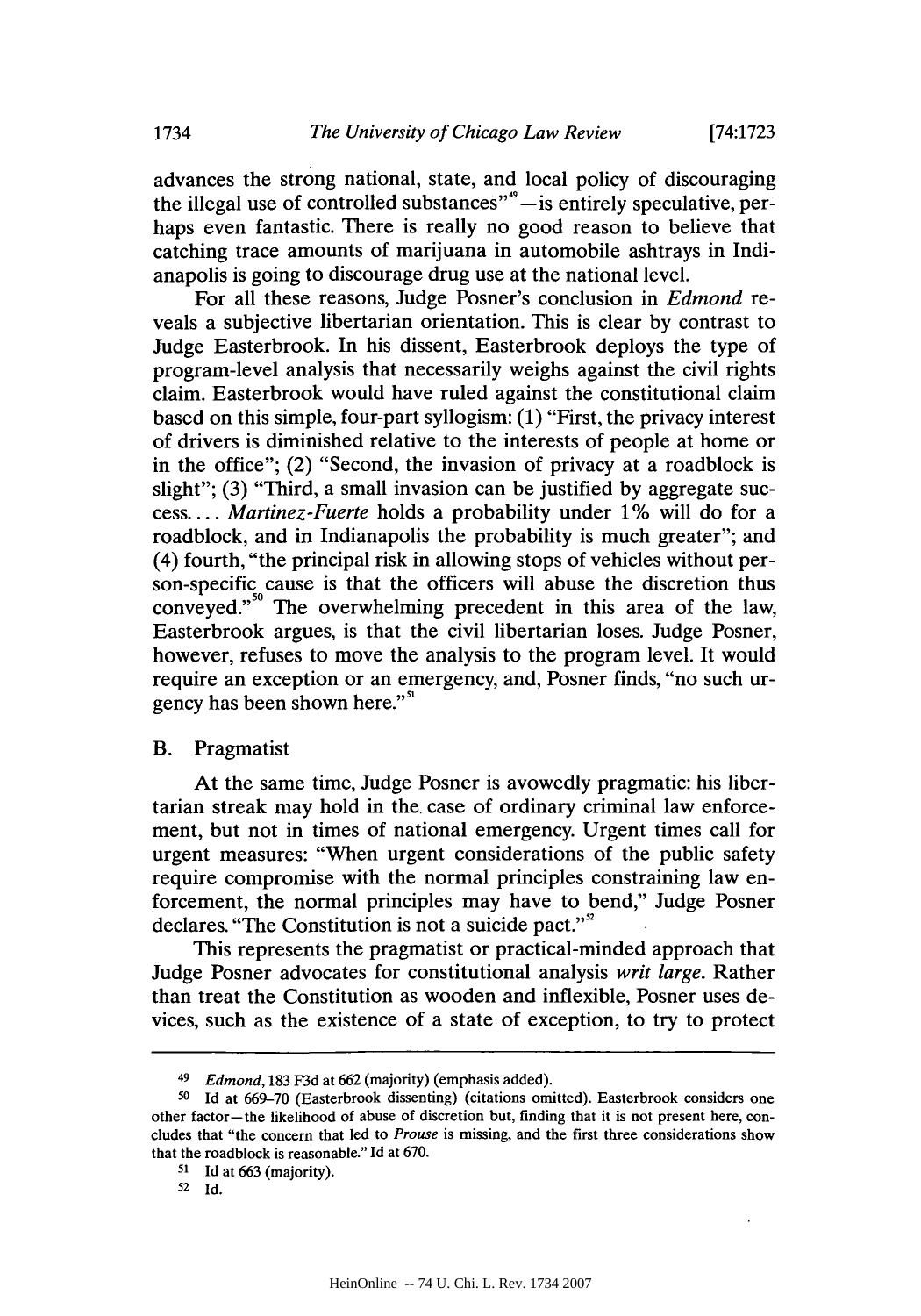society. Posner regards himself as a "practical-minded judge" putting forward "a more flexible, practical approach."" His book, *Not a Suicide Pact,* he tells us, reflects just this approach. The book is "about the marginal adjustments in [constitutional] rights that practical-minded judges make when the values that underlie the rights-values such as personal liberty and privacy-come into conflict with values of equal importance, such as public safety, suddenly magnified **by** the onset of a national emergency."<sup>54</sup>

In this regard, the individual structure of Posner's arguments in *Not a Suicide Pact* is similar to the form of analysis in *Edmond:* times of national emergency create an exception to normal constitutional review and, in such times, judges and public citizens must assess enforcement measures using a program-level cost benefit analysis, rather than an individual-level assessment. Thus, in *Not a Suicide Pact,* Richard Posner adopts a program-level analysis when he reviews the constitutionality of random searches of subway riders' bags in New York City, dragnet police stops in the case of a terrorist threat, warrantless eavesdropping outside the FISA framework, and other counterterror-<br>ism measures.<sup>55</sup>

#### **C.** Authoritarian

Pragmatic libertarianism may strike many as an oxymoronespecially more staunch civil libertarians on both the Left and the Right. This is understandable. To many libertarians, protection of civil liberties is most needed during times of crisis. During ordinary or normal periods of democratic existence, we can rely more easily on reasonable public discourse or even educated public opinion. It is when the public imagination is enflamed **by** national crises that we need, more than ever, a civil liberties framework.

But the introduction of pragmatic concerns does not necessarily vitiate the libertarian perspective. The key question becomes: what flavor of pragmatism? The fact is, the pragmatist impulse can come in two very different styles: one that still puts law enforcement measures to a serious test—in other words, one where the outcome is not predetermined from the turn to program-level analysis-and another, more authoritarian approach, where the mere placement of the measure within the category of the national emergency **by** necessary implication produces a foreseeable result. **If** that foreseeable result always favors law enforcement, **I** would label the approach "pro-government."

**<sup>53</sup> Posner,** *Not a Suicide Pact at* **9 (cited in note 2).**

<sup>5</sup>**Id at 1.**

**<sup>55</sup> See id at 90-93.**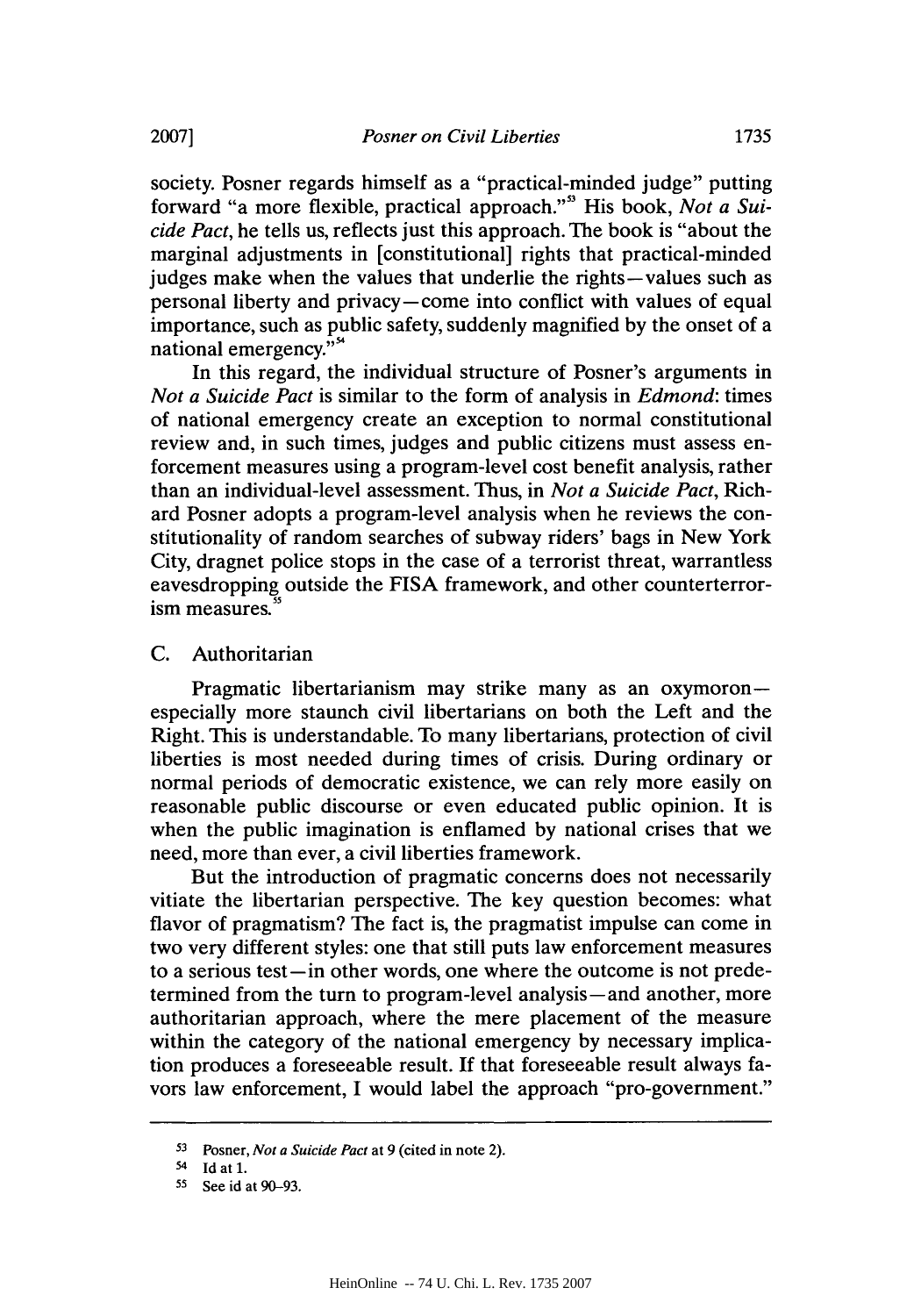Posner calls it "authoritarian," as when he writes that "[t]he weights are influenced **by** personal factors, such as temperament (whether authoritarian or permissive)." Following Posner's lead, then, **I** will call this style "authoritarian."

This, then, is what makes Richard Posner a pragmatic authoritarian libertarian. It should come as little surprise that Judge Posner, in his capacity as author of *Not a Suicide Pact,* essentially finds for the government across an array of law enforcement techniques—ranging from unwarranted wiretaps to the use of coercive interrogation including torture. As long as the program has some conceivable benefit, given the extraordinary costs associated with a terrorist attack, the measures become appropriate.

#### **CONCLUSION**

Richard Posner's unique brand of libertarianism-pragmatic and authoritarian—combines, in a curious way, deep distrust of government intervention in economic matters, sincere belief in government incompetence, and yet unbounded trust that the government will not abuse or mismanage its augmented enforcement responsibilities during a time of national security emergency. In contrast to pragmatic libertarians on the Left, Richard Posner is not skeptical of the government's ability to properly safeguard sensitive or personal information, to limit the use of excess force, or to avoid abusing these newfound powers. He sides, ultimately and almost unquestioningly, with the government and its law enforcement apparatus in difficult times.

It is possible, on this view, that civil liberties are only left safeguarded when it hardly matters. And that, even there, the protections may be extremely precarious. Judge Posner observes, in the final paragraph of the *Edmond* opinion, that the roadblocks in Indianapolis could have been justified under the national emergency exception:

The high hit rate of Indianapolis's roadblock scheme suggests that Indianapolis has placed the roadblocks in areas of the city in which drug use approaches epidemic proportions; and if so the roadblocks might be justified **by** reference to the second exception, as illustrated **by** such cases as *Maxwell* (involving a flurry of drive-by shootings), *Norwood* (threat of violence at a rally of motorcycle gangs), and *Williams* (Indian insurrection)."

In other words, the situation in Indianapolis (with hit rates about seven times *lower* than in Maryland) was apparently approaching crisis pro-

**<sup>56</sup>Id** at **25.**

**<sup>57</sup>183 F3d** at **666.**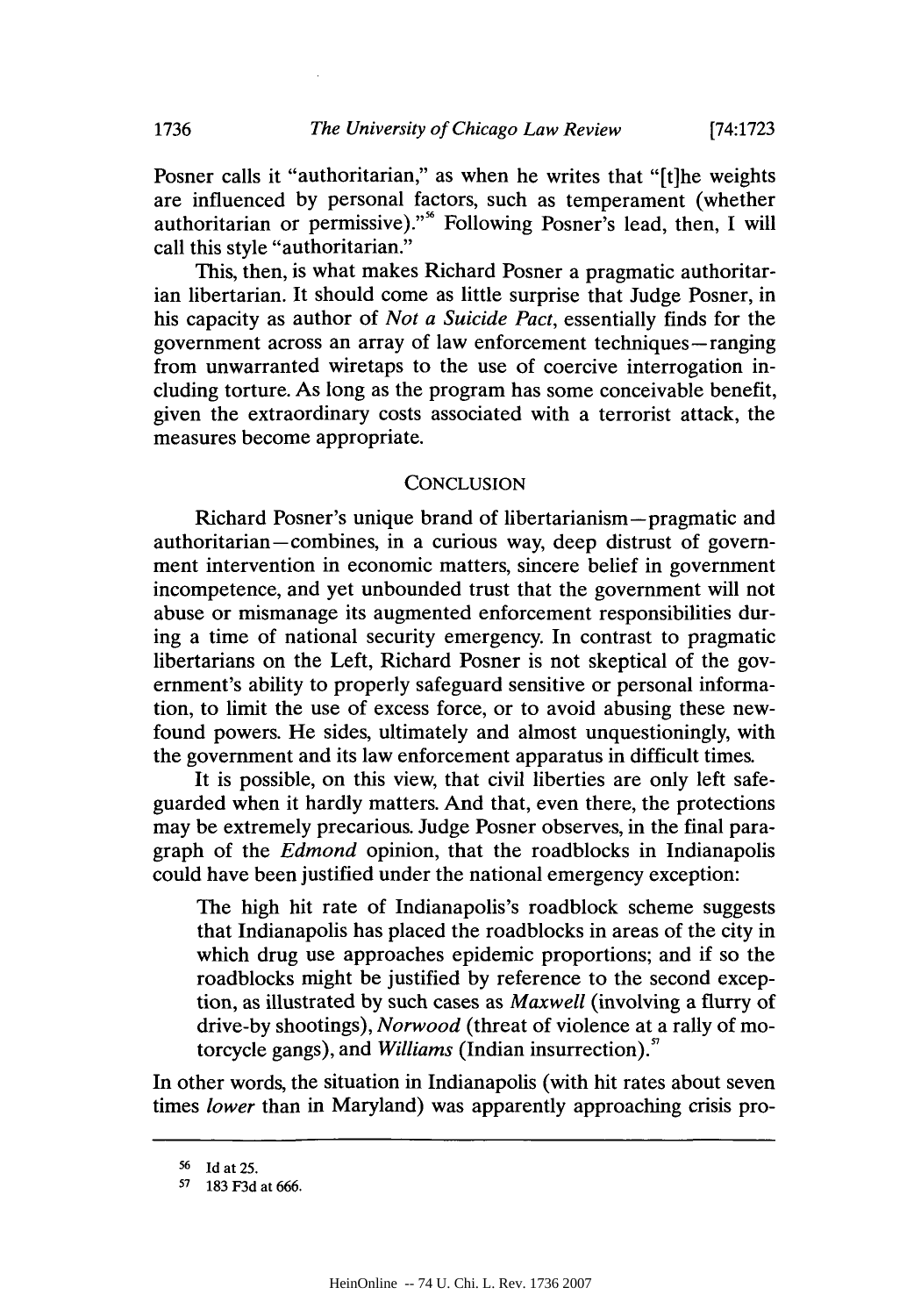portions, similar in scale to the present terrorist threat, and Judge Posner may well have approved the roadblocks on those grounds.

But still, Judge Posner did not do that. He could have, but he did not. Which leaves Judge Richard Posner, on this Rorschach inkblot test, still a bit of a libertarian, always pragmatic, and staunchly authoritarian.